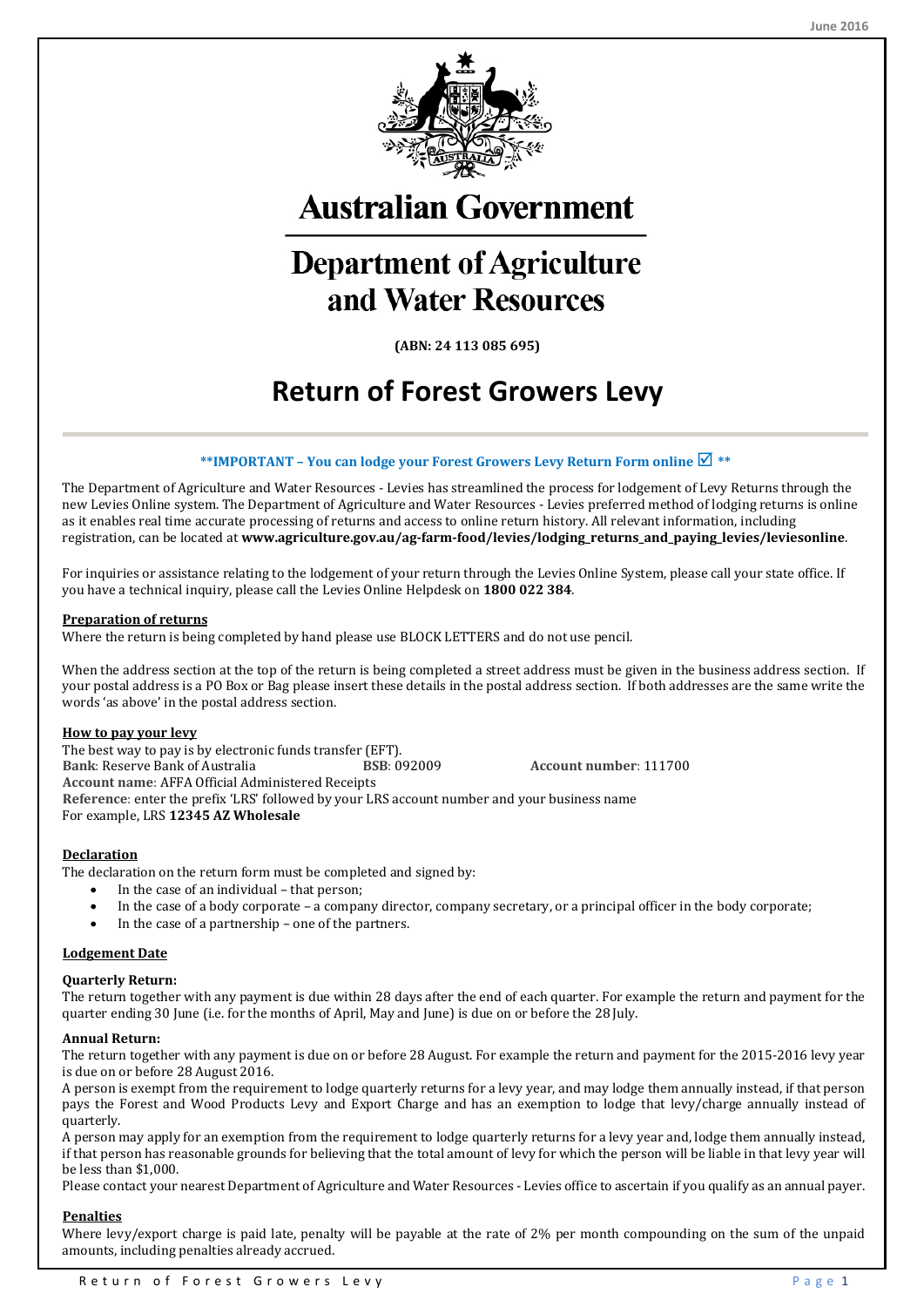ABN: 24 113 085 695



**Australian Government Department of Agriculture**  *Primary Industries Levies and Charges Collection Act 1991, Primary Industries (Excise) Levies Act 1999* and associated legislation.

# **Return of Forest Growers Levy**

| and Water Resources                                              |          |                                         |
|------------------------------------------------------------------|----------|-----------------------------------------|
| <b>Business name</b>                                             |          | <b>LRS</b> account<br>number            |
| <b>Business address</b><br>(not a PO Box or Bag)                 | Postcode | <b>Quarter ended</b><br>Levy number 082 |
| Postal address                                                   |          |                                         |
| (if different to above)                                          | Postcode | or Year ended<br>Levy number 083        |
| Business identifying<br>number<br>(ACN, ABN, etc. if applicable) |          | 30/6/20                                 |

### **Section 1: Forest Growers Levy (excludes quantities reported in Section 2)**

| <b>Type</b>                        | Category                  | (i)<br><b>Total volume of logs</b><br>received or produced<br>(m <sup>3</sup> ) | (ii)<br>Exempt logs*<br>(m <sup>3</sup> ) | $(i) - (ii) = (iii)$<br><b>Quantity of</b><br>leviable logs<br>(m <sup>3</sup> ) | (iv)<br><b>Levy Rate</b><br>(cents/m <sup>3</sup> ) | $(iii)$ x $(iv)$<br>Levy payable<br>$($ \$) |
|------------------------------------|---------------------------|---------------------------------------------------------------------------------|-------------------------------------------|----------------------------------------------------------------------------------|-----------------------------------------------------|---------------------------------------------|
| <b>Plantation</b><br>Logs          | <b>Exotic</b><br>Softwood | 19a                                                                             | 19b                                       | 19                                                                               | 10.5 cents/ $m^3$                                   | \$<br>$\mathbf{A}$                          |
|                                    | <b>Other</b>              | 20a                                                                             | 20 <sub>b</sub>                           | 20                                                                               | 5.5 cents/ $m^3$                                    | $\boldsymbol{\$}$<br>$\bf{B}$               |
| <b>Other Logs</b><br>16a           |                           | 16 <sub>b</sub>                                                                 | 16                                        | $5$ cents/m <sup>3</sup>                                                         | \$<br>$\mathbf C$                                   |                                             |
| <b>SECTION 1 SUB TOTAL (A+B+C)</b> |                           |                                                                                 |                                           |                                                                                  |                                                     | \$                                          |

**Exemption: \***Levy is not payable on:

- logs used by the producer for domestic purposes
- products and by-products of processing the logs used by the operator of a mill for domestic purposes
- logs produced from trees that were grown on a farm operated by the operator of a mill and the products and by-products of processing the logs for use on that farm
- logs processed for producing fuel wood
- logs produced either as a result of landscaping or after removing trees that were safety hazard and which were processed at the site of production
- logs processed at a mobile mill that is not permanently sited and are processed for the purposes of producing timber products that are not chip or pulp and for which the amount of levy payable by the processor in a financial year would be \$100 or less, or
- logs that are owned by state or territory government bodies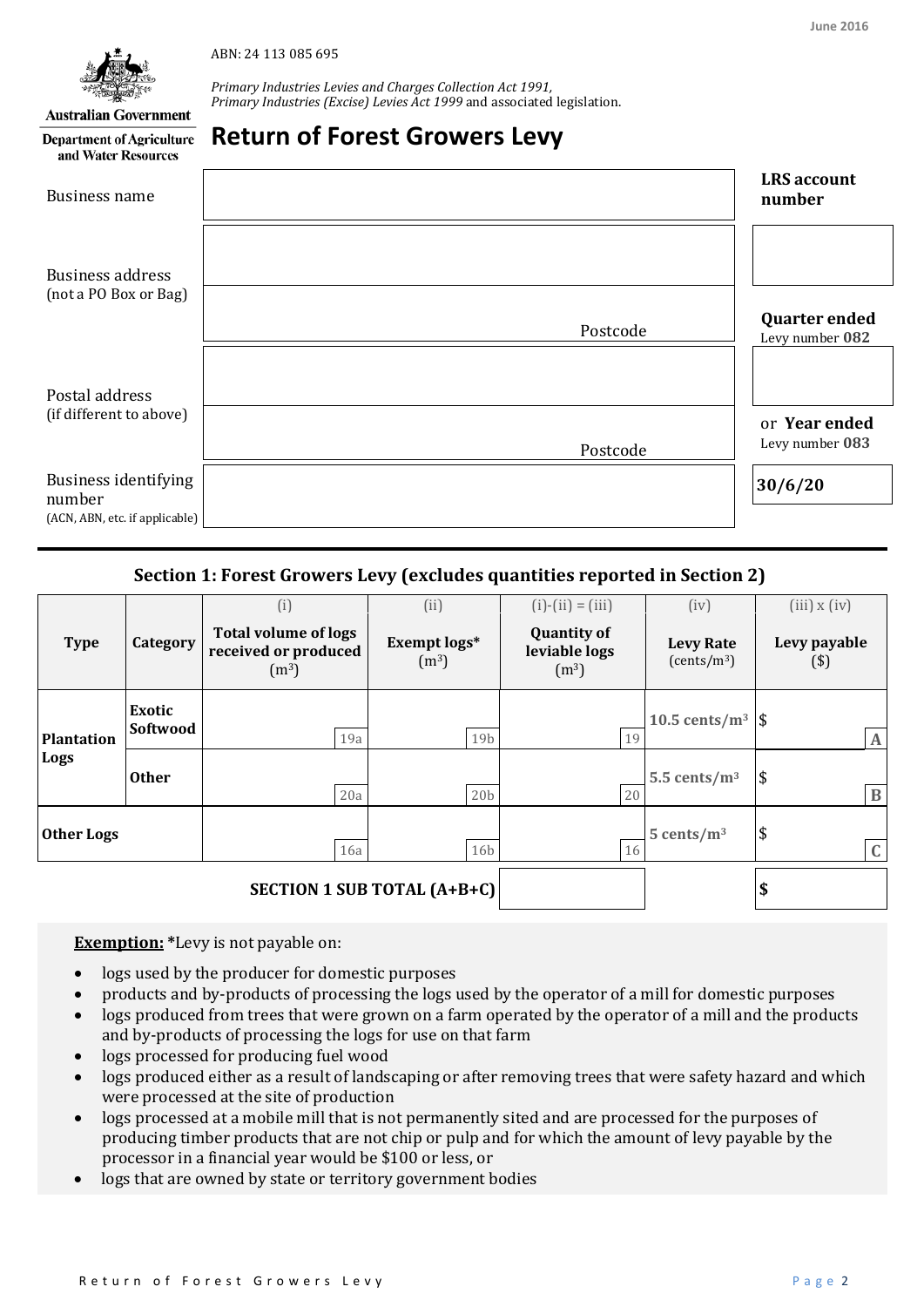# **Section 2: State and Territory voluntary (levy equivalent) contributions paid**

| <b>Type</b>                                                                                         | <b>Quantity of logs on which</b><br>levy equivalent is paid $(m3)$ | Amount paid<br>$(\$)$ |
|-----------------------------------------------------------------------------------------------------|--------------------------------------------------------------------|-----------------------|
| <b>Plantation Logs</b>                                                                              | 17                                                                 |                       |
| <b>Other Logs</b>                                                                                   | 18                                                                 |                       |
| Note: State and Territory bodies may choose to pay<br>their voluntary contributions direct to FWPA. | TOTAL $(A+B+C+D+E)$  \$                                            |                       |

| <b>Declaration:</b>                      |                                                               | I declare that to the best of my knowledge the information contained on this return form and any<br>attachment is correct in every essential detail. |  |  |  |  |
|------------------------------------------|---------------------------------------------------------------|------------------------------------------------------------------------------------------------------------------------------------------------------|--|--|--|--|
|                                          | "Giving false or misleading information is a serious offence" |                                                                                                                                                      |  |  |  |  |
| Full name of declarant<br>(Please print) |                                                               | Mr/Mrs/Dr/Ms/Miss                                                                                                                                    |  |  |  |  |
| Signature and date                       |                                                               | /20                                                                                                                                                  |  |  |  |  |
| Designation                              |                                                               |                                                                                                                                                      |  |  |  |  |
|                                          |                                                               |                                                                                                                                                      |  |  |  |  |
| Contact<br>officer<br>details            | Full name<br>(Please print)                                   | Mr/Mrs/Dr/Ms/Miss                                                                                                                                    |  |  |  |  |
|                                          | Phone number                                                  | Facsimile<br>$\left($<br>$\big)$<br>number                                                                                                           |  |  |  |  |
|                                          | Email address                                                 |                                                                                                                                                      |  |  |  |  |
|                                          |                                                               |                                                                                                                                                      |  |  |  |  |
| <b>Method of</b><br>payment              | Cheque                                                        | EFT    <br>Date deposited<br>/20<br>$\blacktriangleright$                                                                                            |  |  |  |  |
| (please tick)                            |                                                               | * Please note: The Department of Agriculture and Water<br>Resources - Levies does not issue receipts.                                                |  |  |  |  |

|                                                                                                          |                                                                                                                     | <b>OFFICE USE ONLY</b> |
|----------------------------------------------------------------------------------------------------------|---------------------------------------------------------------------------------------------------------------------|------------------------|
| On completion, please forward return<br>together with payment to:<br>Department of Agriculture and Water | For further enquiries contact the<br>department's levies office in your state or<br>territory toll free on:         | Date entered           |
| Resources - Levies<br>Locked Bag 4488<br>KINGSTON ACT 2604                                               | ACT, NSW & QLD (Sydney) 1800 625 103<br>1800 814 961<br>SA & NT (Adelaide)<br>TAS, VIC & WA (Melbourne)1800 683 839 | <b>Return Number</b>   |
| OR email to<br>Levies.Management@agriculture.gov.au<br>OR fax to 1800 609 150                            |                                                                                                                     | Signed                 |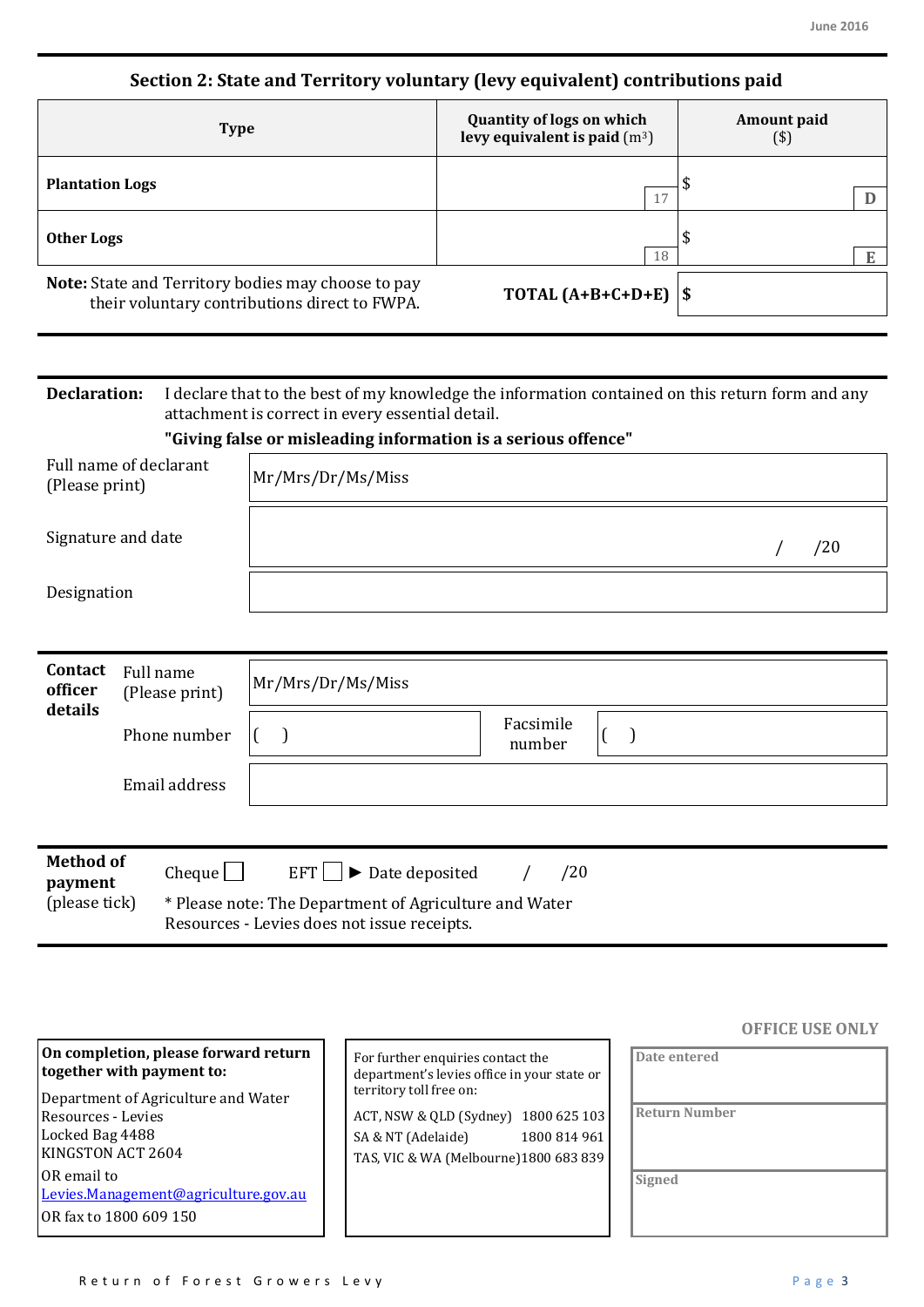# **Information about Forest Logs Producers**

Name of forestry processor, first purchaser, buying agent or selling agent who deals in plantation or other logs

|                                                                                                                                                              |                                                                                                             |                       |                            | Page                         | of                                                        |                |
|--------------------------------------------------------------------------------------------------------------------------------------------------------------|-------------------------------------------------------------------------------------------------------------|-----------------------|----------------------------|------------------------------|-----------------------------------------------------------|----------------|
|                                                                                                                                                              | Business identifying number (ACN, ABN, etc. if applicable)                                                  | LRS account number    | Quarter/Year Ended<br>Year |                              |                                                           |                |
|                                                                                                                                                              |                                                                                                             |                       | 20                         |                              |                                                           |                |
| Producer's<br><b>ABN or ACN</b>                                                                                                                              | <b>Full Name</b>                                                                                            | <b>Postal Address</b> | Postcode                   | Type/Category                | <b>Quantity of leviable</b><br>$\log s$ (m <sup>3</sup> ) | Levy paid (\$) |
|                                                                                                                                                              |                                                                                                             |                       |                            | Plantation - Exotic Softwood |                                                           |                |
|                                                                                                                                                              |                                                                                                             |                       |                            | Plantation - Other           |                                                           |                |
|                                                                                                                                                              |                                                                                                             |                       |                            | Other Logs                   |                                                           |                |
|                                                                                                                                                              |                                                                                                             |                       |                            | Plantation - Exotic Softwood |                                                           |                |
|                                                                                                                                                              |                                                                                                             |                       |                            | Plantation - Other           |                                                           |                |
|                                                                                                                                                              |                                                                                                             |                       |                            | Other Logs                   |                                                           |                |
|                                                                                                                                                              |                                                                                                             |                       |                            | Plantation - Exotic Softwood |                                                           |                |
|                                                                                                                                                              |                                                                                                             |                       |                            | Plantation - Other           |                                                           |                |
|                                                                                                                                                              |                                                                                                             |                       |                            | Other Logs                   |                                                           |                |
|                                                                                                                                                              |                                                                                                             |                       |                            | Plantation - Exotic Softwood |                                                           |                |
|                                                                                                                                                              |                                                                                                             |                       |                            | Plantation - Other           |                                                           |                |
|                                                                                                                                                              |                                                                                                             |                       |                            | Other Logs                   |                                                           |                |
|                                                                                                                                                              |                                                                                                             |                       |                            | Plantation - Exotic Softwood |                                                           |                |
|                                                                                                                                                              |                                                                                                             |                       |                            | Plantation - Other           |                                                           |                |
|                                                                                                                                                              |                                                                                                             |                       |                            | Other Logs                   |                                                           |                |
|                                                                                                                                                              |                                                                                                             |                       |                            | Plantation - Exotic Softwood |                                                           |                |
|                                                                                                                                                              |                                                                                                             |                       |                            | Plantation - Other           |                                                           |                |
|                                                                                                                                                              |                                                                                                             |                       |                            | Other Logs                   |                                                           |                |
|                                                                                                                                                              | If you require more space, please print this page again and number sequentially.<br>Sub Total for this page |                       |                            | Plantation - Exotic Softwood |                                                           |                |
|                                                                                                                                                              |                                                                                                             |                       |                            | Plantation - Other           |                                                           |                |
|                                                                                                                                                              |                                                                                                             |                       |                            | Other Logs                   |                                                           |                |
| <b>TOTAL</b><br>The total quantity of leviable logs $(m^3)$ and levy paid (\$) should match the sums of the amounts in <b>Section 1</b> of your return form. |                                                                                                             |                       |                            |                              |                                                           |                |

 $\mathsf{r}$